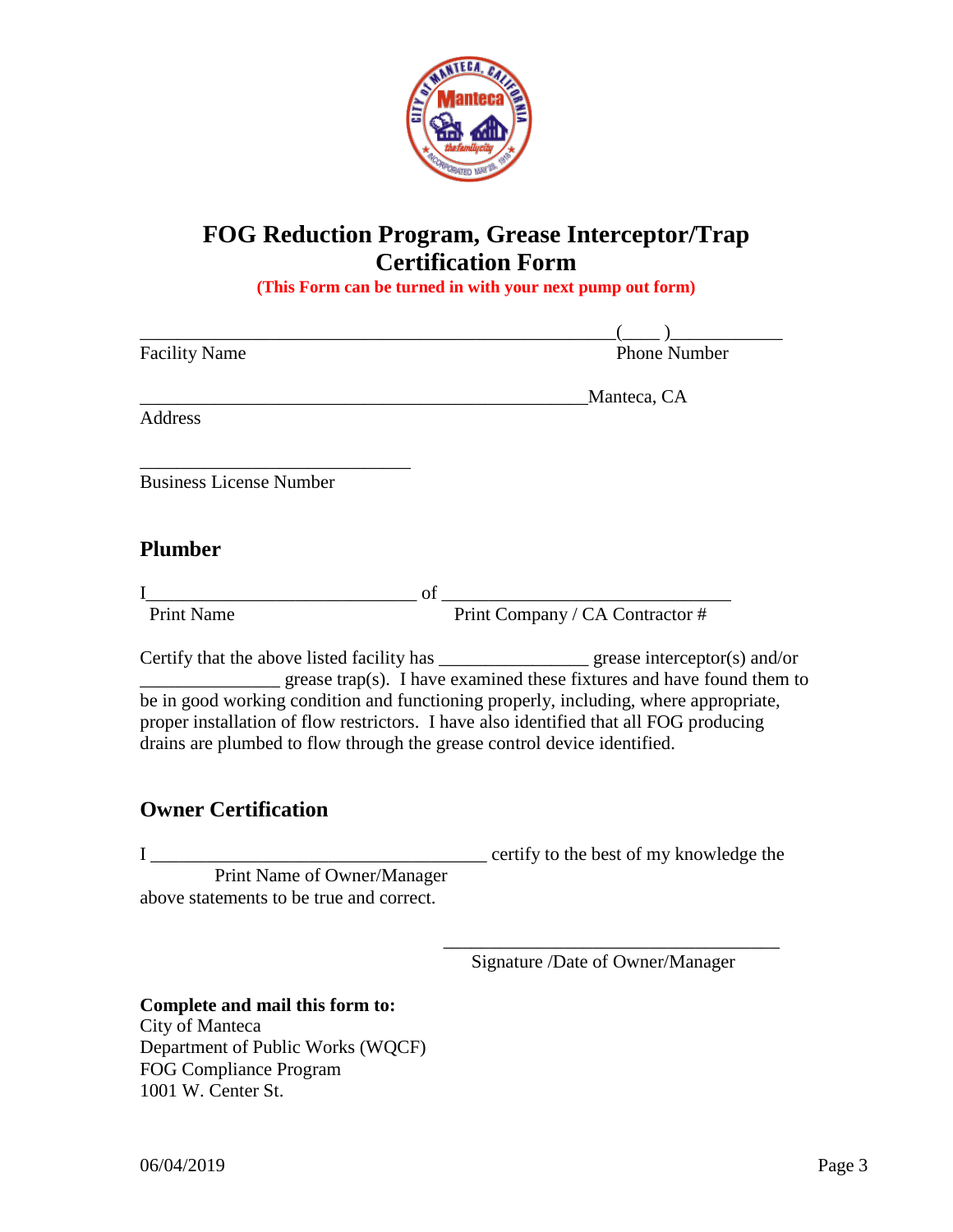Manteca, CA 95337